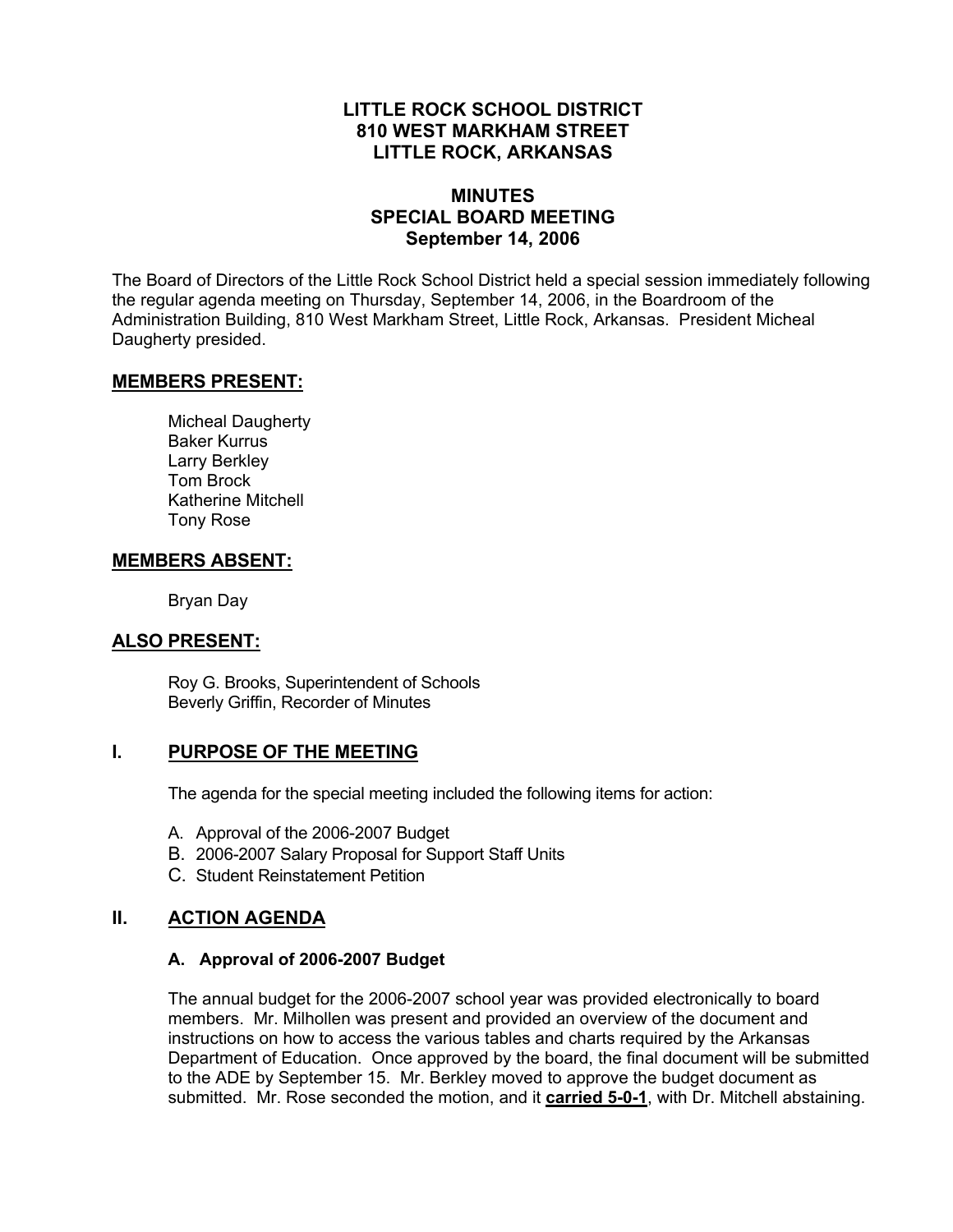#### **B. 2006-2007 Salary Proposal**

The administration requested authorization to pay an additional 3% salary increase to employees not covered by the negotiated agreement with teachers and certified personnel. This is the same percentage increase approved for employees covered by the PN Agreement.

The increase would involve aides, child nutrition workers, custodians, administrators, speech pathologists, occupational therapists, physical therapists, and employees who are placed on the AN salary schedule. Other employee groups will be involved in negotiations or meetand-confer discussions and will be presented as soon as negotiations are complete. Mr. Berkley moved to approve the administration's recommendation; Mr. Brock seconded the motion and it **carried 6-0**.

Mr. Rose asked that the administration work out a better way of paying the employees who earn the lowest salaries. Mr. Kurrus agreed, stating that paying percentage raises only widens the gap between the highest and lowest paid employees. He suggested that the step increments be eliminated from administrators' salary schedules and that raises be based on objective performance criteria.

#### **C. Student Reinstatement Petition**

The board was provided a recommend to reinstate a student to the LRSD. Linda Watson was present and responded to questions from the Board. The student was expelled from Hall High School during the 2003-2004 school year on weapons charges. He was assigned to a juvenile detention center and attended school in Fayetteville for part of one school term. Although the student is 19 years old, the LRSD is required to provide educational services until his  $21^{st}$  birthday due to his identification as a special needs student under IDEA quidelines He does not have enough credits to qualify as a  $10<sup>th</sup>$  grade student; however, his foster parent requested reinstatement and placement within the LRSD.

Dr. Watson assured the board that she would meet with an educational management team to determine an appropriate educational setting for the student either in a day treatment facility or with a home-based instructional program.

Mr. Kurrus moved to reinstate the student and authorize the administration to determine an appropriate educational placement. Mr. Brock seconded the motion and it **carried unanimously**.

# **ADJOURNMENT**

There being no further business before the board, Mr. Rose moved to adjourn. Mr. Berkley seconded the motion and the meeting adjourned at 6:10 p.m.

APPROVED: 09-28-06 Criginals Signed by:

 Robert M. Daugherty, President H. Baker Kurrus, Vice President